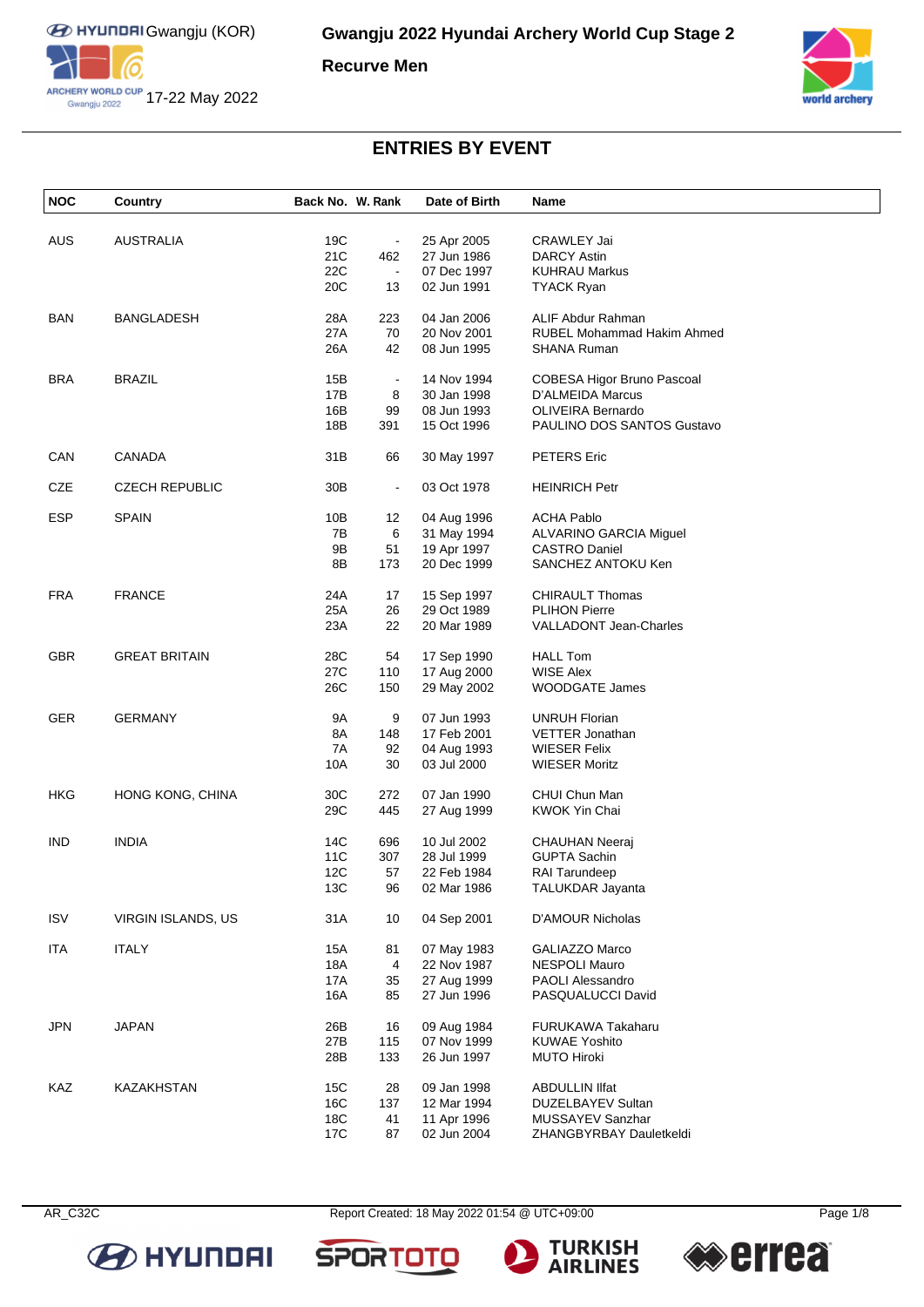

**Recurve Men**



## **ENTRIES BY EVENT**

| <b>NOC</b> | Country               | Back No. W. Rank |                | Date of Birth | Name                      |  |
|------------|-----------------------|------------------|----------------|---------------|---------------------------|--|
| <b>KOR</b> | <b>KOREA</b>          | 14B              |                | 12 Apr 2004   | KIM Je Deok               |  |
|            |                       | 12B              | 47<br>3        | 20 Jun 1992   | KIM Woojin                |  |
|            |                       | 13B              | 29             | 07 Aug 1997   | LEE Woo Seok              |  |
|            |                       | 11B              | 38             | 15 Aug 1981   | OH Jin Hyek               |  |
|            |                       |                  |                |               |                           |  |
| LAT        | LATVIA                | 29A              | 255            | 02 Oct 2000   | <b>BLAZE Davis</b>        |  |
|            |                       | 30A              | 177            | 26 Nov 1982   | <b>BRUZIS Janis</b>       |  |
| <b>LUX</b> | LUXEMBOURG            | 32C              | 199            | 12 Sep 1996   | <b>KLEIN Pit</b>          |  |
| <b>MAR</b> | <b>MOROCCO</b>        | 31C              | 327            | 12 Feb 1978   | EL BOUSSOUNI Omar         |  |
| <b>MEX</b> | <b>MEXICO</b>         | 10 <sub>C</sub>  | 60             | 10 Oct 2000   | <b>ALVARADO Angel</b>     |  |
|            |                       | 9C               | 40             | 13 Apr 1991   | <b>ALVAREZ Luis</b>       |  |
|            |                       | 7C               | 320            | 11 Aug 2001   | <b>FLORES Jesus</b>       |  |
|            |                       | 8C               | 284            | 30 Nov 2001   | TREVIÑO Emilio            |  |
| <b>NED</b> | NETHERLANDS           | 24C              | 45             | 10 Dec 1999   | <b>BROEKSMA Gijs</b>      |  |
|            |                       | 23C              | 61             | 14 Apr 1991   | VAN DER VEN Rick          |  |
|            |                       | 25C              | 15             | 19 Sep 1996   | <b>WIJLER Steve</b>       |  |
| POL        | <b>POLAND</b>         | 12A              | 183            | 23 Sep 2002   | <b>CHOJECKI Milosz</b>    |  |
|            |                       | 13A              | 696            | 01 May 1998   | <b>CZYZ Pawel</b>         |  |
|            |                       | 14A              | 53             | 02 Dec 1993   | SIERAKOWSKI Kacper        |  |
|            |                       | 11A              | 186            | 15 Mar 1997   | <b>SZAFRAN Marek</b>      |  |
|            |                       |                  |                |               |                           |  |
| <b>PUR</b> | PUERTO RICO           | 29B              | 48             | 16 Aug 2001   | MUÑOZ Adrian              |  |
| SGP        | <b>SINGAPORE</b>      | 32A              | 320            | 28 Apr 1998   | LI Yue Long               |  |
| <b>TPE</b> | <b>CHINESE TAIPEI</b> | 24B              | 140            | 20 Nov 2002   | SU Yu-Yang                |  |
|            |                       | 23B              | 217            | 09 Nov 2002   | TAI Yu-Hsuan              |  |
|            |                       | 25B              | 18             | 16 Mar 2001   | <b>TANG Chih-Chun</b>     |  |
| <b>TUR</b> | <b>TURKEY</b>         | 21A              | 34             | 21 Jul 2001   | <b>AK Samet</b>           |  |
|            |                       | 22A              | $\overline{2}$ | 08 Jun 1999   | GAZOZ Mete                |  |
|            |                       | 19A              | 59             | 22 Mar 2002   | MARAS Efe Gürkan          |  |
|            |                       | 20A              | 156            | 07 Nov 2003   | <b>YILDIRMIS Muhammed</b> |  |
|            |                       |                  |                |               |                           |  |
| <b>USA</b> | <b>USA</b>            | 21B              | $\mathbf{1}$   | 27 Oct 1988   | <b>ELLISON Brady</b>      |  |
|            |                       | 20B              | 178            | 09 Mar 1999   | <b>NOFEL Matthew</b>      |  |
|            |                       | 22B              | $\Box$         | 18 Jun 2002   | OH Joonsuh                |  |
|            |                       | 19B              | 104            | 18 May 1989   | <b>REQUA Matthew</b>      |  |

**SPOR** 





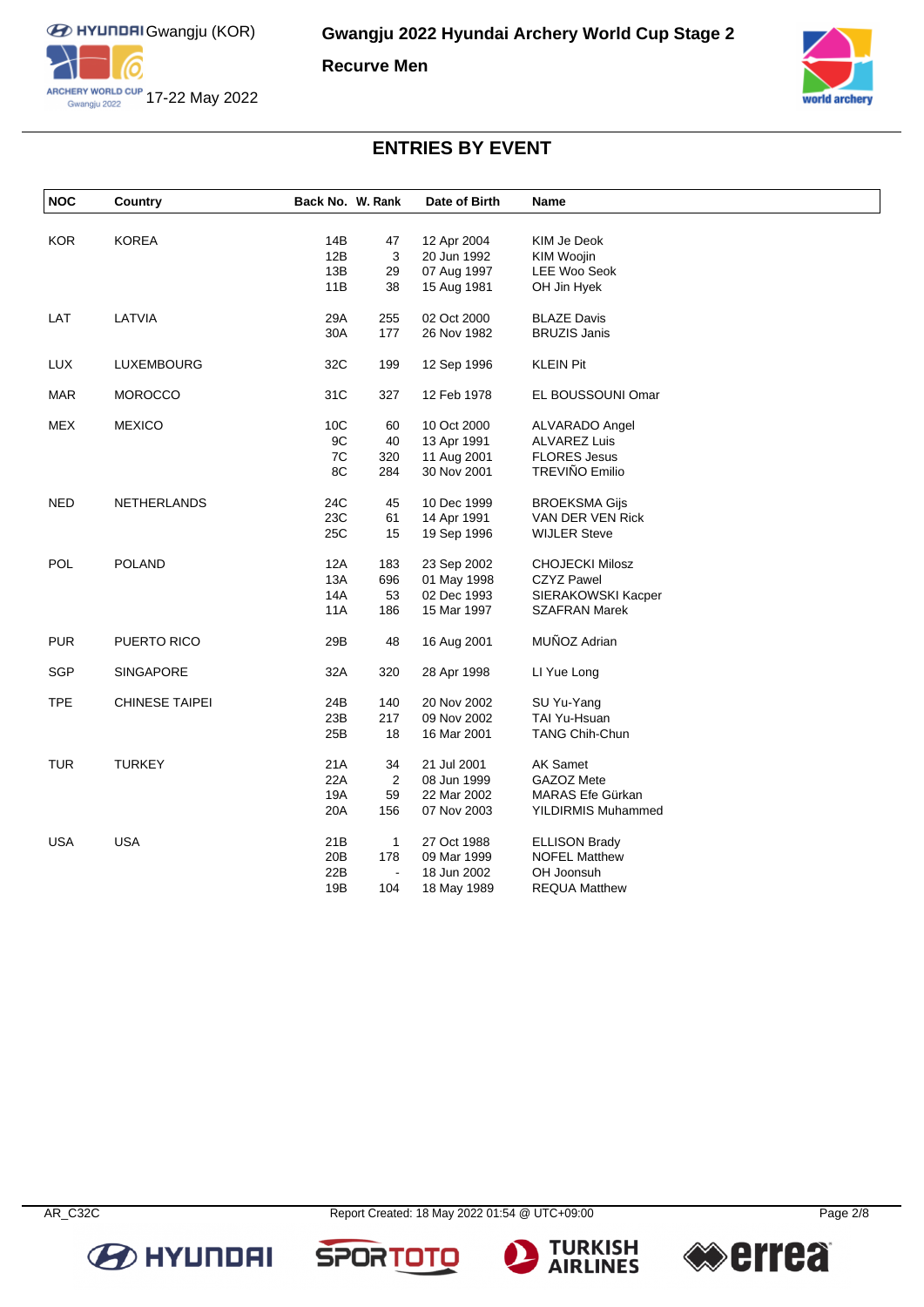

**Recurve Women**



## **ENTRIES BY EVENT**

| <b>NOC</b> | Country              | Back No. W. Rank |                          | Date of Birth | Name                           |
|------------|----------------------|------------------|--------------------------|---------------|--------------------------------|
|            |                      |                  |                          |               |                                |
| <b>AUS</b> | AUSTRALIA            | 43A              | 195                      | 31 May 1998   | HAYWOOD Sarah                  |
|            |                      | 40A              | 248                      | 12 Nov 1994   | LAVENDER Kim                   |
|            |                      | 42A              | 190                      | 02 Apr 2002   | <b>PAEGLIS Laura</b>           |
|            |                      | 41 A             | $\overline{\phantom{a}}$ | 01 Apr 2008   | VASHETHARAN Ammrutha           |
| <b>BAN</b> | <b>BANGLADESH</b>    | 59C              | 97                       | 19 Feb 2004   | SIDDIQUE Diya                  |
| <b>BRA</b> | <b>BRAZIL</b>        | 45A              | 185                      | 01 Apr 1989   | CANETTA GOBBI Marina           |
|            |                      | 44A              | 90                       | 12 Jan 1994   | <b>DOS SANTOS Ane Marcelle</b> |
|            |                      | 47A              | 186                      | 21 Jul 1999   | MACHADO Ana                    |
|            |                      | 46A              | 316                      | 18 Nov 2002   | SLIACHTICAS CAETANO Ana Luiza  |
| CAN        | <b>CANADA</b>        | 60C              | 57                       | 26 Jan 1979   | <b>BARRETT Stephanie</b>       |
| <b>ESP</b> | <b>SPAIN</b>         | 60A              | 38                       | 25 Jun 2001   | <b>CANALES Elia</b>            |
|            |                      | 59A              | 69                       | 28 May 1998   | <b>CEBRIAN Sandra</b>          |
|            |                      | 61 A             | 39                       | 14 Mar 2002   | DE VELASCO Ines                |
|            |                      |                  |                          |               |                                |
| <b>FRA</b> | <b>FRANCE</b>        | 41B              | 18                       | 14 Oct 1996   | <b>ADICEOM Audrey</b>          |
|            |                      | 40B              | 4                        | 10 Apr 2000   | <b>BARBELIN Lisa</b>           |
|            |                      | 43B              | 43                       | 04 Oct 1997   | <b>GAUBIL Melanie</b>          |
|            |                      | 42B              | 132                      | 01 Jan 2002   | RICHARD Melodie                |
| <b>GBR</b> | <b>GREAT BRITAIN</b> | 59B              | 181                      | 07 Mar 2005   | <b>HEALEY Penny</b>            |
|            |                      | 60B              | 272                      | 16 Jan 1996   | SAGOO Jaspreet Kaur Jessica    |
|            |                      |                  |                          |               |                                |
| <b>GER</b> | <b>GERMANY</b>       | 52A              | 17                       | 01 Sep 1995   | <b>BAUER Katharina</b>         |
|            |                      | 55A              | 214                      | 18 Mar 2003   | <b>IDENSEN Elina</b>           |
|            |                      | 54A              | 14                       | 19 Apr 1996   | <b>KROPPEN Michelle</b>        |
|            |                      | 53A              | 29                       | 15 Jan 2001   | <b>SCHWARZ Charline</b>        |
| <b>HKG</b> | HONG KONG, CHINA     | 61B              | 354                      | 22 Aug 1982   | CHENG Ching Yi                 |
| <b>IND</b> | <b>INDIA</b>         | 53C              | 54                       | 05 Feb 2002   | <b>BARI Komalika</b>           |
|            |                      | 54C              | 27                       | 17 Jun 1998   | <b>BHAKAT Ankita</b>           |
|            |                      | 55C              | 272                      | 14 Sep 1998   | <b>KAUR Simranjeet</b>         |
|            |                      | 52C              | 63                       | 31 May 2004   | <b>RIDHI</b>                   |
| <b>ITA</b> | <b>ITALY</b>         | 51B              | 33                       | 01 Jan 1999   | <b>ANDREOLI Tatiana</b>        |
|            |                      | 50 <sub>B</sub>  | 10                       | 24 Mar 1997   | <b>BOARI Lucilla</b>           |
|            |                      | 48B              | 125                      | 04 Mar 2001   | <b>HERVAT Karen</b>            |
|            |                      | 49B              | 25                       | 23 Jan 1997   | REBAGLIATI Chiara              |
|            |                      |                  |                          |               |                                |
| <b>JPN</b> | <b>JAPAN</b>         | 56B              | 333                      | 27 Aug 1998   | <b>AGU Utano</b>               |
|            |                      | 57B              | $\blacksquare$           | 20 May 2000   | <b>NODA Satsuki</b>            |
|            |                      | 58B              | 398                      | 09 Aug 2001   | UEHARA Ruka                    |
| KAZ        | KAZAKHSTAN           | 57C              | 114                      | 23 Apr 2001   | <b>ILYASSOVA Alina</b>         |
|            |                      | 58C              | 96                       | 21 Mar 1992   | <b>TUKEBAYEVA Farida</b>       |
|            |                      | 56C              | 343                      | 14 Apr 2004   | ZAEMOVA Madina                 |
|            |                      |                  |                          |               |                                |
| <b>KOR</b> | <b>KOREA</b>         | 54B              | $\mathbf{1}$             | 27 Feb 2001   | AN San                         |
|            |                      | 52B              | 53                       | 01 Jul 1996   | <b>CHOI Misun</b>              |
|            |                      | 53B              | 8                        | 08 Jun 1996   | <b>KANG Chae Young</b>         |
|            |                      | 55B              | 346                      | 13 Jun 2000   | LEE Gahyun                     |
| <b>MEX</b> | <b>MEXICO</b>        | 41C              | 26                       | 21 May 1988   | ROMAN Aida                     |
|            |                      | 42C              | 6                        | 17 Oct 1994   | VALENCIA Alejandra             |
|            |                      | 43C              | 21                       | 05 Oct 2000   | VAZQUEZ Ana                    |
|            |                      | 40C              | 42                       | 09 Mar 2003   | VAZQUEZ Valentina              |



AR\_C32C Report Created: 18 May 2022 01:54 @ UTC+09:00 Page 3/8





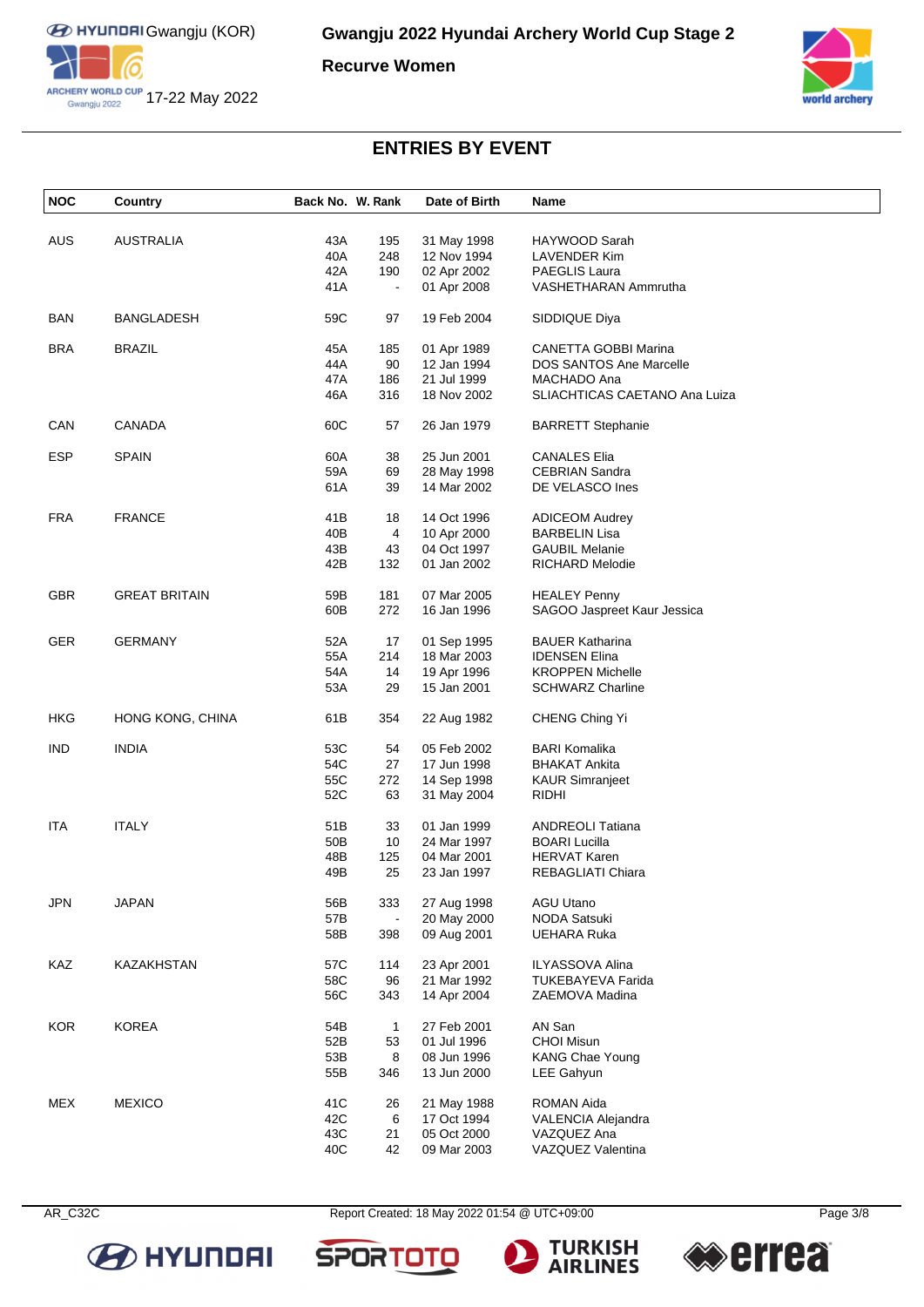

**Recurve Women**



# **ENTRIES BY EVENT**

| <b>NOC</b> | Country               | Back No. W. Rank |     | Date of Birth | <b>Name</b>                 |
|------------|-----------------------|------------------|-----|---------------|-----------------------------|
|            |                       |                  |     |               |                             |
| <b>NED</b> | <b>NETHERLANDS</b>    | 56A              | 145 | 08 Sep 2005   | <b>ROEFFEN Quinty</b>       |
|            |                       | 57A              | 20  | 18 Feb 1994   | <b>SCHLOESSER Gaby</b>      |
|            |                       | 58A              | 19  | 15 Nov 2001   | VAN DER WINKEL Laura        |
| POL        | <b>POLAND</b>         | 45B              | 81  | 10 Jul 1991   | <b>LESNIAK Natalia</b>      |
|            |                       | 44B              | 134 | 19 Jan 1983   | <b>MYSZOR Wioleta</b>       |
|            |                       | 47B              | 155 | 26 May 1999   | NAPLOSZEK Kamila            |
|            |                       | 46B              | 47  | 27 Jul 1997   | ZYZANSKA Sylwia             |
| <b>TPE</b> | <b>CHINESE TAIPEI</b> | 47C              |     | 16 Oct 2003   | CHIU Yi-Ching               |
|            |                       | 45C              | 95  | 04 Jan 2003   | KUO Tzu Ying                |
|            |                       | 44C              | 37  | 17 Apr 1990   | LEI Chien-Ying              |
|            |                       | 46C              | 61  | 26 Sep 1996   | PENG Chia-Mao               |
| TTO        | TRINIDAD AND TOBAGO   | 61C              | 183 | 31 Oct 1989   | KENDAL-BROWN Amanda Jessica |
| <b>TUR</b> | <b>TURKEY</b>         | 49C              | 15  | 14 Oct 1998   | ANAGOZ Yasemin              |
|            |                       | 51C              | 78  | 20 Jan 2003   | <b>BASARAN Ezgi</b>         |
|            |                       | 50C              | 28  | 25 Aug 1999   | <b>COSKUN Gulnaz</b>        |
|            |                       | 48C              | 123 | 16 Aug 2003   | ER Asli                     |
| <b>USA</b> | <b>USA</b>            | 50A              | 16  | 06 Mar 2004   | <b>KAUFHOLD Casey</b>       |
|            |                       | 49A              | 146 | 05 Apr 1986   | <b>MICKELBERRY Erin</b>     |
|            |                       | 51A              | 83  | 18 Dec 2002   | MUCINO-FERNANDEZ Jennifer   |
|            |                       | 48A              | 85  | 03 Apr 2006   | <b>SASAI Gabrielle</b>      |









**SPORTO** 

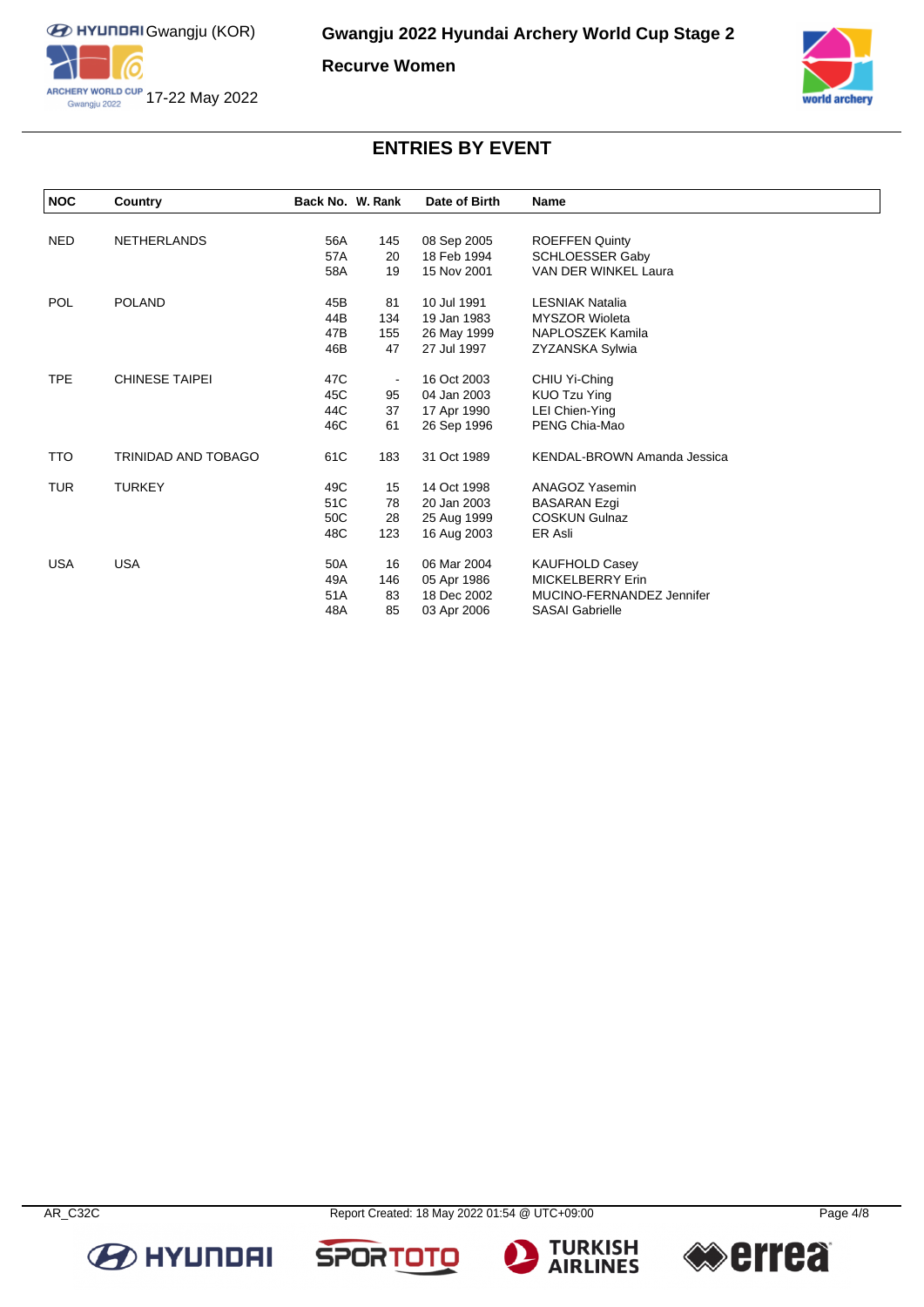

**Compound Men**



# **ENTRIES BY EVENT**

| <b>NOC</b> | Country          | Back No. W. Rank |                | Date of Birth              | Name                                       |
|------------|------------------|------------------|----------------|----------------------------|--------------------------------------------|
| <b>AUS</b> | <b>AUSTRALIA</b> | 11B              |                |                            | <b>BRICE Scott</b>                         |
|            |                  | 9B               | 284            | 02 May 1971                | <b>COGHLAN Patrick</b>                     |
|            |                  |                  |                | 10 Sep 1974                |                                            |
|            |                  | 8B               | $\blacksquare$ | 29 Jul 1980                | <b>TIMMS Robert</b>                        |
|            |                  | 10B              | $\blacksquare$ | 04 Oct 2002                | <b>WILDMAN Bailey</b>                      |
| <b>AUT</b> | <b>AUSTRIA</b>   | 31A              | 75             | 27 Apr 1999                | <b>HEINCZ Stefan</b>                       |
|            |                  | 30A              | 7              | 15 Mar 1997                | <b>WIENER Nico</b>                         |
| COL        | <b>COLOMBIA</b>  | 32A              | 20             | 22 Mar 1989                | <b>MUNOZ Daniel</b>                        |
|            |                  |                  |                |                            |                                            |
| <b>CRO</b> | <b>CROATIA</b>   | 30 <sub>B</sub>  | 29             | 08 Aug 1997                | <b>BUDEN Domagoj</b>                       |
| <b>DEN</b> | <b>DENMARK</b>   | 25B              | 22             | 26 May 1985                | <b>DAMSBO Martin</b>                       |
|            |                  | 26B              | $\overline{2}$ | 27 May 2003                | <b>FULLERTON Mathias</b>                   |
|            |                  | 24B              | 18             | 19 Jun 1995                | <b>HANSEN Stephan</b>                      |
| EST        | <b>ESTONIA</b>   | 34B              | 16             | 05 Mar 2001                | <b>JAATMA Robin</b>                        |
|            |                  |                  |                |                            |                                            |
| <b>FRA</b> | <b>FRANCE</b>    | 29B              | 30             | 08 Nov 1993                | <b>BARAER Quentin</b>                      |
|            |                  | 27B              | 3              | 28 May 1991                | <b>BOULCH Jean Philippe</b>                |
|            |                  | 28B              | 5              | 29 Apr 1992                | <b>GONTIER Adrien</b>                      |
| <b>GER</b> | <b>GERMANY</b>   | 17A              | 25             | 21 Apr 1991                | <b>GRAFMANS Florian</b>                    |
|            |                  | 16A              | 46             | 12 Apr 1981                | <b>HAMDORF Sebastian</b>                   |
|            |                  | 18A              | 23             | 24 Apr 1999                | <b>KRIPPENDORF Tim</b>                     |
|            |                  |                  |                |                            |                                            |
| <b>HKG</b> | HONG KONG, CHINA | 13B              | 196            | 25 Apr 1994                | <b>CHEUNG Cheuk Sing</b>                   |
|            |                  | 12B              | 240            | 28 Apr 1998                | LUK Kwok Hang                              |
|            |                  | 14B              | 361            | 17 Dec 1994                | SZE Sing Yu                                |
| <b>INA</b> | <b>INDONESIA</b> | 33B              | $\blacksquare$ | 10 Jan 2008                | YAHYA AYYASY Roji                          |
|            |                  |                  |                |                            |                                            |
| ind        | <b>INDIA</b>     | 11A<br>9A        | 223<br>26      | 04 Nov 1989<br>30 Dec 1994 | BHARDWAJ Mohan Ramswaroop<br>CHAUHAN Rajat |
|            |                  |                  |                |                            |                                            |
|            |                  | 10A              | 43             | 15 Jul 1997                | SAINI Aman                                 |
|            |                  | 8A               | 4              | 26 Jun 1989                | <b>VERMA Abhishek</b>                      |
| IRI        | <b>IR IRAN</b>   | 7A               | 108            | 28 Apr 1983                | <b>KAZEMPOUR Amir</b>                      |
|            |                  | 6A               | 52             | 03 Apr 1988                | KOWSAR Seyed Hesameddin                    |
|            |                  | 5A               | 361            | 05 Jul 1987                | NEKOUEI Hamzeh                             |
|            |                  | 4A               | 35             | 14 Aug 1994                | PALIZBAN Mohammadsaleh                     |
| ITA        | <b>ITALY</b>     | 19A              | 63             | 03 Apr 1997                | <b>MIOR Viviano</b>                        |
|            |                  | 21A              | 33             | 26 Mar 1979                | <b>PAGNI Sergio</b>                        |
|            |                  | 20A              | 14             | 12 Nov 1987                | PAGNONI Federico                           |
|            |                  |                  |                |                            |                                            |
| KAZ        | KAZAKHSTAN       | 18B              | 54             | 08 Aug 1989                | KARABAYEV Akbarali                         |
|            |                  | 20 <sub>B</sub>  | 109            | 27 Jan 2000                | MIRZAMETOV Bunyod                          |
|            |                  | 19B              | 361            | 29 Dec 2001                | SAGUTDINOV Shamil                          |
| <b>KOR</b> | <b>KOREA</b>     | 4B               | 31             | 19 Dec 1984                | CHOI Yonghee                               |
|            |                  | 7B               | 116            | 29 Aug 1995                | <b>KANG Donghyeon</b>                      |
|            |                  | 5B               | 15             | 18 Jul 1994                | KIM Jongho                                 |
|            |                  | 6B               | 28             | 04 May 1997                | YANG Jaewon                                |
| <b>LUX</b> | LUXEMBOURG       | 31B              | 101            | 30 Apr 1986                | <b>HOCEVAR Arnaud</b>                      |
|            |                  |                  |                |                            |                                            |
| <b>MEX</b> | <b>MEXICO</b>    | 26A              | 24             | 28 May 2000                | <b>BECERRA Miguel</b>                      |
|            |                  | 27A<br>25A       | 187<br>87      | 19 Jun 2002<br>19 Sep 2001 | <b>GARCIA Sebastian</b><br>OLVERA Rodrigo  |
|            |                  |                  |                |                            |                                            |



AR\_C32C Report Created: 18 May 2022 01:54 @ UTC+09:00 Page 5/8





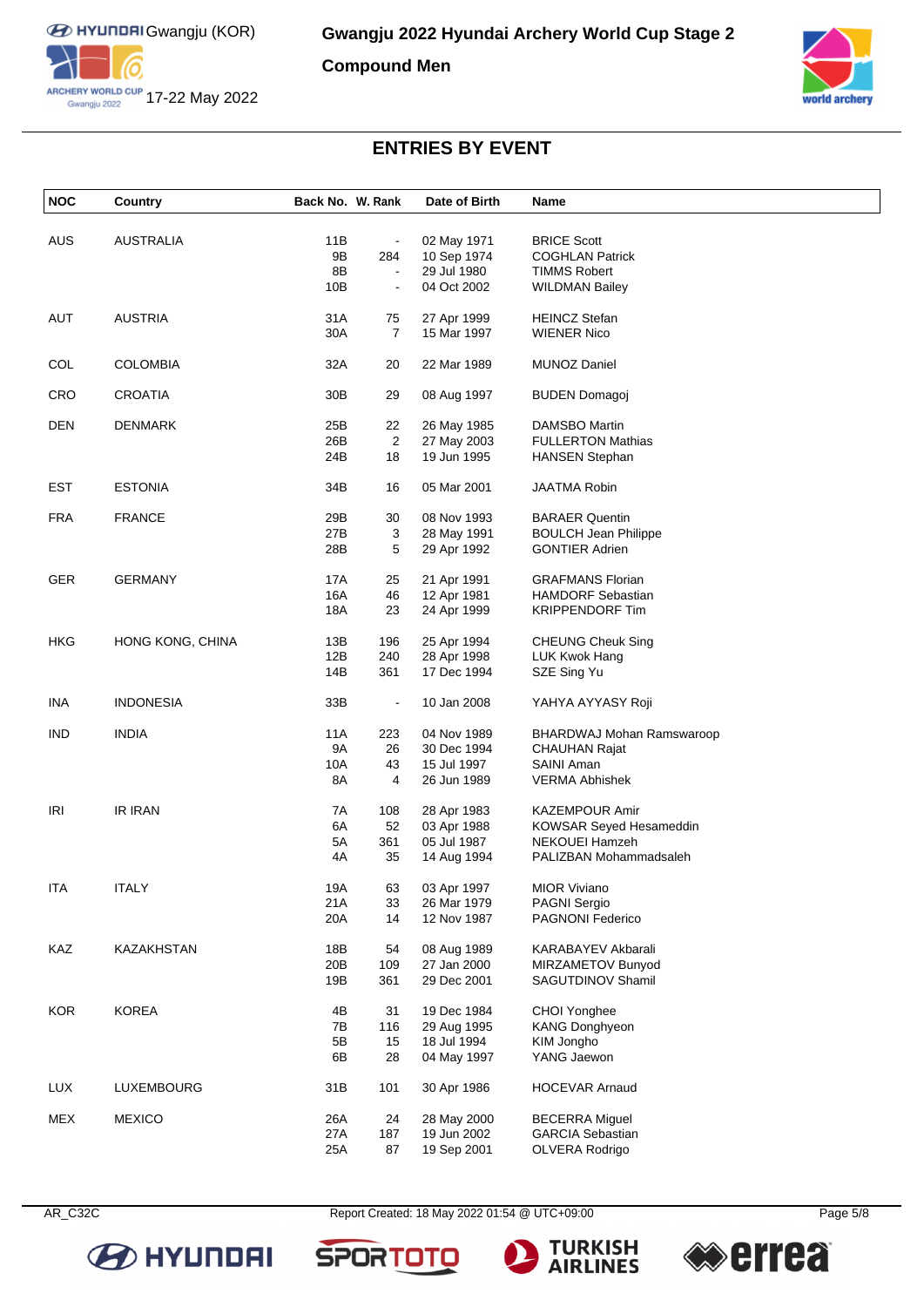

**Compound Men**



# **ENTRIES BY EVENT**

| <b>NOC</b> | Country               | Back No. W. Rank |     | Date of Birth | Name                      |  |
|------------|-----------------------|------------------|-----|---------------|---------------------------|--|
|            |                       |                  |     |               |                           |  |
| <b>NED</b> | <b>NETHERLANDS</b>    | 15B              | 1   | 15 Jan 1994   | <b>SCHLOESSER Mike</b>    |  |
|            |                       | 17B              | 468 | 14 Dec 2002   | TJIN-A-DJIE Jay           |  |
|            |                       | 16B              | 223 | 20 Feb 2004   | <b>WILLEMS Stef</b>       |  |
| <b>NOR</b> | <b>NORWAY</b>         | 34A              | 21  | 13 Nov 1999   | <b>FAUGSTAD Anders</b>    |  |
| <b>POR</b> | <b>PORTUGAL</b>       | 32B              | 126 | 25 Apr 1991   | ALVES Cláudio             |  |
| <b>PUR</b> | PUERTO RICO           | 29A              | 55  | 09 Oct 2000   | ALVARADO Bryan            |  |
|            |                       | 28A              | 13  | 11 Jul 1992   | PIZARRO Jean              |  |
| <b>SGP</b> | <b>SINGAPORE</b>      | 35A              |     | 04 Dec 1996   | <b>EER Jiang Ying</b>     |  |
| <b>SVK</b> | <b>SLOVAKIA</b>       | 33A              | 12  | 14 May 1976   | <b>BOSANSKY Jozef</b>     |  |
| <b>TPE</b> | <b>CHINESE TAIPEI</b> | 13A              | 223 | 25 Jun 2004   | <b>CHANG Cheng Wei</b>    |  |
|            |                       | 15A              | 41  | 02 Jun 1998   | <b>CHEN Chieh-Lun</b>     |  |
|            |                       | 12A              | 141 | 17 May 1992   | LIU Yuan                  |  |
|            |                       | 14A              | 144 | 25 Nov 1993   | PAN Yu Ping               |  |
| <b>TUR</b> | <b>TURKEY</b>         | 24A              | 91  | 14 Aug 2002   | <b>AKCAOGLU Batuhan</b>   |  |
|            |                       | 23A              | 40  | 01 Jan 2001   | <b>HANEY Emircan</b>      |  |
|            |                       | 22A              | 11  | 04 Oct 2002   | <b>YILDIZ Yakup</b>       |  |
| <b>USA</b> | <b>USA</b>            | 22B              |     | 30 May 1988   | <b>ANDERSON Steve</b>     |  |
|            |                       | 21B              | 8   | 26 Apr 1986   | <b>GELLENTHIEN Braden</b> |  |
|            |                       | 23B              | 223 | 20 Aug 1995   | <b>MARSH Steve</b>        |  |







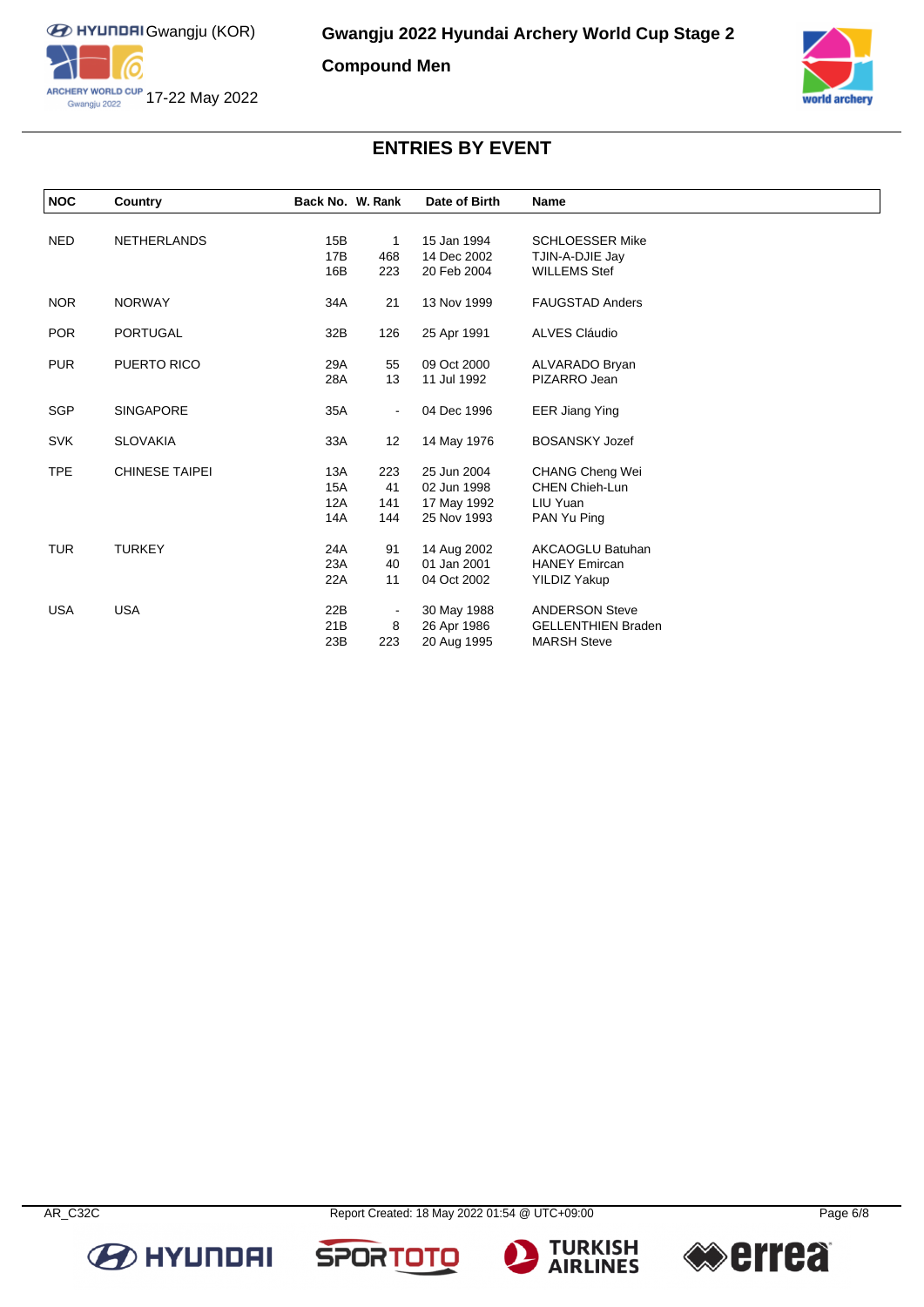

**Compound Women**



# **ENTRIES BY EVENT**

| <b>NOC</b> | Country           | Back No. W. Rank |                | Date of Birth              | Name                                             |
|------------|-------------------|------------------|----------------|----------------------------|--------------------------------------------------|
|            |                   |                  |                |                            |                                                  |
| AUS        | <b>AUSTRALIA</b>  | 63B<br>64B       |                | 15 Aug 1989<br>23 Dec 1973 | <b>MILLS Rhiannon</b><br><b>ROBINSON Katrina</b> |
|            |                   |                  |                |                            |                                                  |
| COL        | <b>COLOMBIA</b>   | 58A              | 1              | 24 Apr 1995                | LOPEZ Sara                                       |
|            |                   | 59A              | 3              | 12 May 1993                | USQUIANO Alejandra                               |
| CRO        | <b>CROATIA</b>    | 65A              | 17             | 07 Aug 2001                | MLINARIC Amanda                                  |
|            |                   |                  |                |                            |                                                  |
| <b>DEN</b> | <b>DENMARK</b>    | 53A              | 81             | 30 May 1978                | DAMSBO Erika                                     |
|            |                   | 54A              | $\overline{2}$ | 21 Jul 1995                | <b>GELLENTHIEN Tanja</b>                         |
|            |                   | 52A              | 186            | 09 Oct 2003                | STÜTZ Natacha                                    |
| <b>ESP</b> | <b>SPAIN</b>      | 62A              | 14             | 07 Oct 1988                | <b>MARCOS Andrea</b>                             |
|            |                   | 63A              | 134            | 16 Nov 2002                | MUÑOZ Andrea                                     |
|            |                   |                  |                |                            |                                                  |
| <b>EST</b> | <b>ESTONIA</b>    | 48A              | 18             | 19 Jul 1999                | <b>JAATMA Lisell</b>                             |
|            |                   | 47A              | 15             | 10 Feb 2002                | <b>PAAS Meeri-Marita</b>                         |
|            |                   | 46A              | 46             | 04 Aug 1998                | <b>TETSMANN Maris</b>                            |
| <b>FRA</b> | <b>FRANCE</b>     | 60A              | 38             | 03 Apr 2000                | <b>GRANDJEAN Lola</b>                            |
|            |                   | 61A              | 80             | 21 Mar 1993                | <b>HERVE Sandra</b>                              |
| GER        | <b>GERMANY</b>    | 60B              | 54             | 24 Apr 1994                | <b>BOEHNKE Julia</b>                             |
|            |                   | 59B              | 72             | 08 Aug 1987                | LANDESFEIND Carolin                              |
|            |                   |                  |                |                            |                                                  |
| <b>HKG</b> | HONG KONG, CHINA  | 55A              | 245            | 09 Jan 1988                | CHENG Hung Ting                                  |
|            |                   | 56A              |                | 21 Jun 2001                | FUNG Yee Lok                                     |
|            |                   | 57A              |                | 19 May 1967                | <b>WONG Yuk Sheung</b>                           |
| <b>INA</b> | <b>INDONESIA</b>  | 55B              | $\blacksquare$ | 16 Apr 1994                | PURWATI Indri                                    |
|            |                   | 56B              | $\blacksquare$ | 23 Jan 2003                | ZANETA NURPRASETEJO Odilla                       |
| <b>IND</b> | <b>INDIA</b>      | 43A              | 134            | 18 Dec 2004                | <b>AVNEET KAUR</b>                               |
|            |                   | 42A              | 32             | 10 Feb 2004                | <b>GURJAR Priya</b>                              |
|            |                   | 45A              | 35             | 14 Apr 2000                | <b>KIRAR Muskan</b>                              |
|            |                   | 44A              | 134            | 14 Apr 2000                | <b>MARKOO Raginee</b>                            |
| <b>IRI</b> | <b>IR IRAN</b>    | 42B              | 39             | 03 Sep 2001                | <b>BYBORDY Geesa</b>                             |
|            |                   | 45B              | 57             | 08 Dec 1992                | <b>FARSI Raheleh</b>                             |
|            |                   | 44B              | 44             | 10 Sep 1988                | HALIMIANAVVAL Seyedeh-Vida                       |
|            |                   | 43B              | 110            | 12 Nov 1995                | KHOSHNOUDIKIA Kosar                              |
|            |                   |                  |                |                            |                                                  |
| ITA        | ITALY             | 54B              | 49             | 01 Oct 2000                | NATALE Paola                                     |
|            |                   | 52B              | 27             | 04 Jul 2001                | <b>RONER Elisa</b>                               |
|            |                   | 53B              | 34             | 31 May 1986                | <b>TONIOLI Marcella</b>                          |
| KAZ        | <b>KAZAKHSTAN</b> | 51B              | 74             | 25 Apr 1997                | <b>LYAN Viktoriya</b>                            |
|            |                   | 49B              | 106            | 28 Dec 2002                | YUNUSSOVA Roxana                                 |
|            |                   | 50B              | 131            | 11 Nov 1999                | ZHEXENBINOVA Adel                                |
| <b>KOR</b> | <b>KOREA</b>      | 41A              | 41             | 23 Mar 1994                | <b>KIM Yunhee</b>                                |
|            |                   | 40A              | 62             | 11 Feb 1989                | OH Yoohyun                                       |
|            |                   | 38A              | 19             | 12 Nov 1997                | SO Chaewon                                       |
|            |                   | 39A              | 36             | 10 Dec 1995                | SONG Yun Soo                                     |
| LUX        | LUXEMBOURG        | 65B              | 22             | 28 Oct 1997                | SHKOLNA Mariya                                   |
|            |                   |                  |                |                            |                                                  |
| <b>MEX</b> | <b>MEXICO</b>     | 47B              | 8              | 25 Jul 2000                | <b>BECERRA Andrea</b>                            |
|            |                   | 46B              | 162            | 27 Apr 2006                | <b>BERNAL Regina</b>                             |
|            |                   | 48B              | 73             | 09 Mar 2002                | QUINTERO Dafne                                   |



AR\_C32C Report Created: 18 May 2022 01:54 @ UTC+09:00 Page 7/8

o

**SPOR**